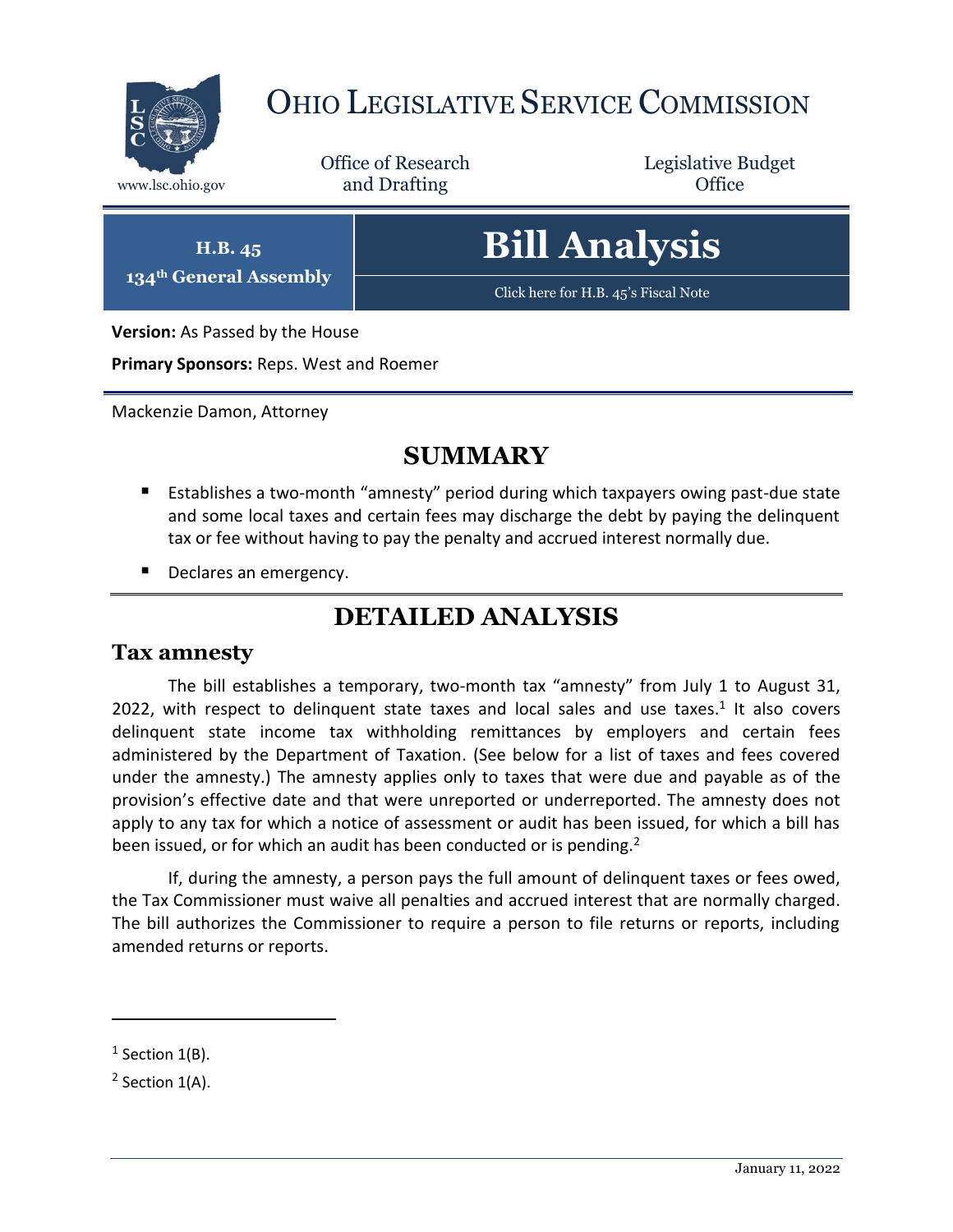In addition to receiving a waiver of penalties and accrued interest, a person who pays the amount due is immune from criminal prosecution or any civil action with respect to the tax or fee paid, and no assessment may be issued against the person for that tax or fee.<sup>3</sup>

The most recent general tax amnesty was conducted in 2018.<sup>4</sup>

#### **Covered taxes and fees**

The taxes and fees covered under the amnesty are the following:

| Income tax                            | Commercial activity tax               |
|---------------------------------------|---------------------------------------|
| State sales and use taxes             | Financial institutions tax            |
| County sales and use taxes            | Transit authority sales and use taxes |
| Public utility excise taxes           | Kilowatt-hour tax                     |
| MCF (natural gas) excise tax          | Alcoholic beverage taxes              |
| Cigarette/tobacco/vaping excise taxes | Motor fuel excise tax                 |
| Fuel use tax                          | Petroleum activity tax                |
| Casino wagering tax                   | Severance taxes                       |
| Wireless 9-1-1 charges                | Tire fees                             |
| Horse racing taxes                    |                                       |

Other local taxes, such as school district income taxes, are not covered by the amnesty.<sup>5</sup>

### **Administration, appropriations, and revenue disposition**

To promote and administer the amnesty, the Commissioner must issue forms and instructions for the amnesty, must publicize the amnesty so as to maximize public awareness and participation, and may take any other action necessary to implement the amnesty.<sup>6</sup> For FY 2022, \$250,000 is appropriated for use by the Tax Commissioner from the Controlling Board Emergency Purposes/Contingencies Fund for such tasks. The bill reappropriates any unspent amount remaining at the end of FY 2022 to FY 2023 for the same purpose.<sup>7</sup>

Taxes collected under the amnesty will be distributed in the same manner as the underlying tax liability would have been distributed had it been paid as required by law, except that up to the first \$250,000 in collections must be distributed to the Controlling Board Emergency Purposes/Contingencies Fund to reimburse that fund for any appropriations used by

 $\overline{a}$ 

 $3$  Section 1(C) to (E).

<sup>&</sup>lt;sup>4</sup> Section 757.110 of H.B. 49 of the 132<sup>nd</sup> General Assembly.

 $<sup>5</sup>$  Section 1(A).</sup>

 $<sup>6</sup>$  Section 1(B).</sup>

 $7$  Sections 3 and 4.